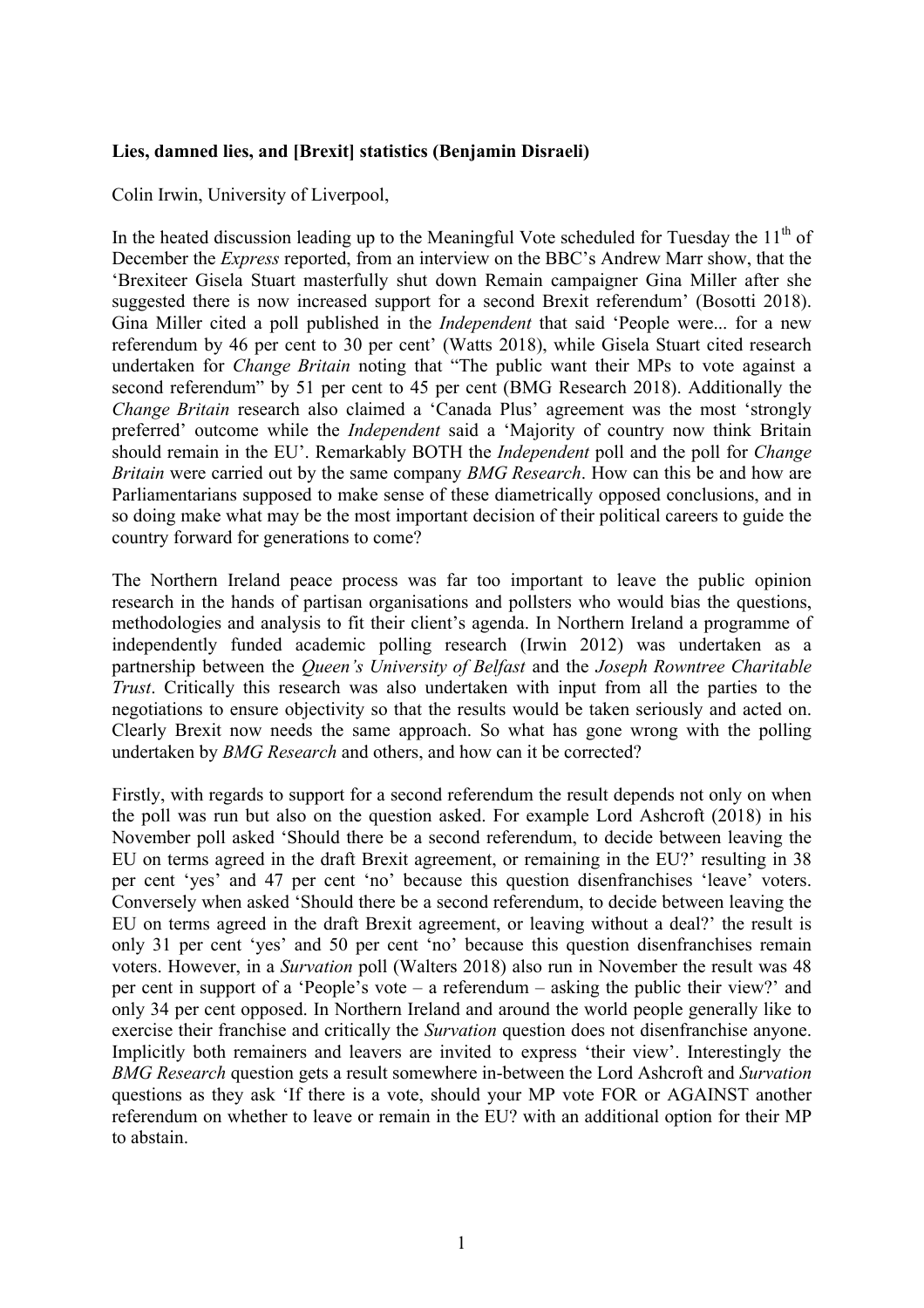These very different results now make sense and the correct approach to dealing with this issue is to either have the stakeholders, the Parliamentarians collectively agree what is the correct question to ask or, alternatively, run the various alternate questions and then have a discussion as to why they produce different results. That is the discussion that should have taken place between Gisela Stuart and Gina Miller on the Andrew Marr show, but didn't, and an opportunity to enlighten the public was lost. Statistics do not have to be lies they simply have to be understood. But what about the *BMG Research* result in the *Independent* that suggests the British public want to remain in the EU and their poll for *Change Britain* that suggests, given a choice, the British public would choose a Canada plus deal. What is happening here?

Regrettably, the polling organisations that have tried to differentiate the British public's preferences for different Brexit outcomes have not used best practice in both the design and analysis of their questions, pioneered in Northern Ireland and tested in a dozen other countries around the world. Firstly the options used in Northern Ireland and elsewhere were drafted by constitutional lawyers who could write both accurate and clear proposals that could be tested against public opinion, while, at the same time not leaving any important options out (Irwin 2012, page 9). The eight options tested by *BMG Research* do not meet these standards, e.g. No Brexit and No Brexit Plus (Clarke and Johnson 2018). Secondly *BMG Research* used a method that does not allow the informant to separately evaluate every option on offer against all other options by, for example, asking for only a first and last preference. Similarly although *YouGov* (Curtis and Smith 2018) use a simple question that asked the informant to rank order just three options, which works well with the Alternative Vote (AV) system, they then go on to analyse the same data using the Condorcet method that is far from transparent to the average reader. They would have done better to use the tried and tested methods that worked in Northern Ireland and published in the *Belfast Telegraph* for public diplomacy purposes (Irwin 1996/2000).

The bottom line to all of this is that the British public and MPs are not enlightened by all this public opinion research but rather find themselves frustrated by a lack of clarity, objectivity and transparency that only leads to the further confusion of Brexit in the minds of the British public. Arguably, the British Parliament has not served the British people well in resolving Brexit. Regrettably the British public opinion industry has not helped in this regard as much as they could. They could and should have done very much better. Independent research of a higher standard is required.

## **References**

Ashcroft, Lord, (2018) My new Brexit poll: good for Theresa May, bad for her deal, *Lord Ashcroft Polls*. Friday, 23 November. Available at: https://lordashcroftpolls.com/2018/11/my-new-brexit-poll-good-for-theresa-may-bad-for-herdeal/

BMG Research (2018) Change Britain/BMG Poll: Deal or No Deal Understanding the Public's Preferred Brexit Outcomes, *BMG Research*, Posted 10/12/18 available at: https://www.bmgresearch.co.uk/change-britain-poll-dec18/